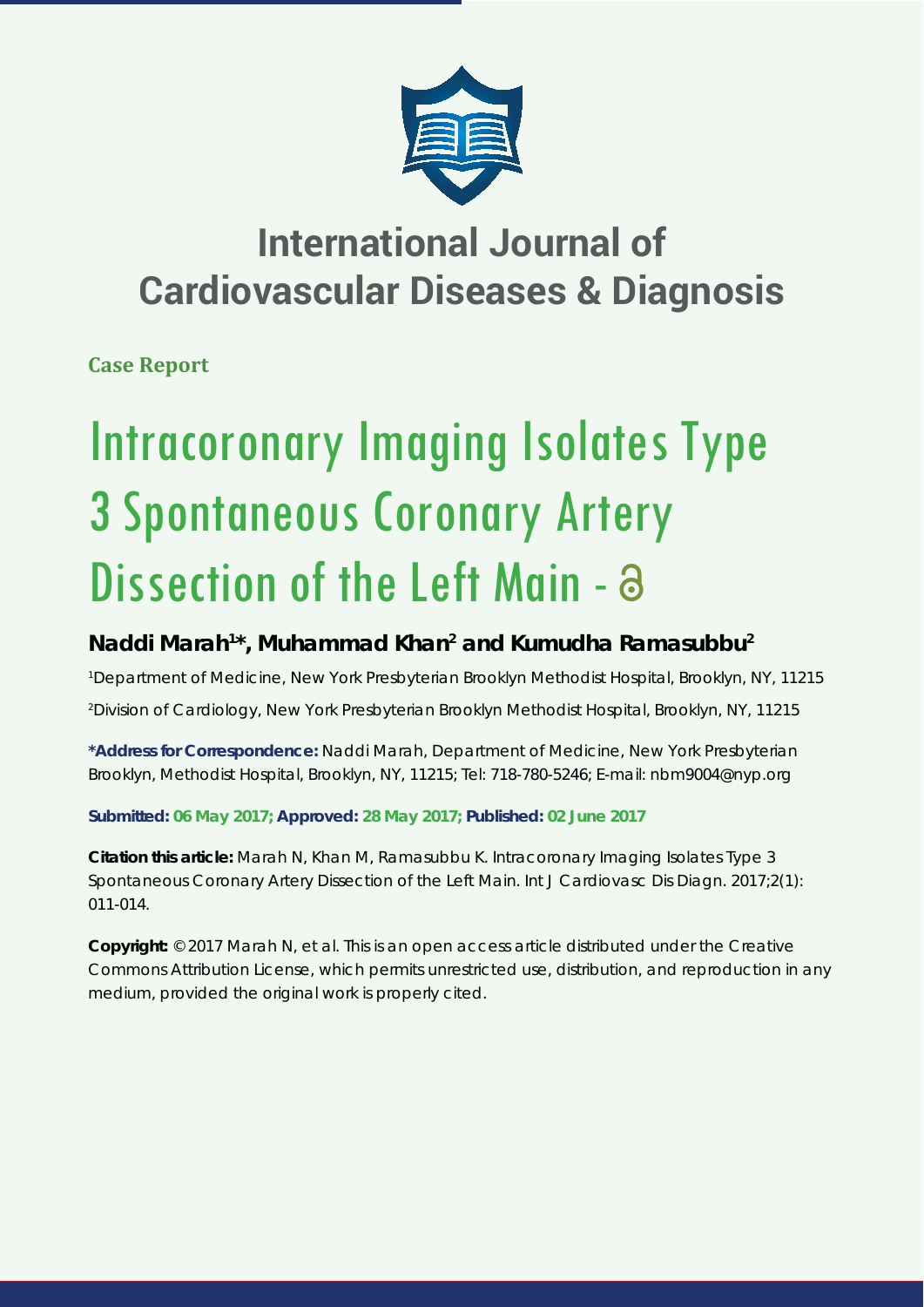**KEYWORDS:** Spontaneous Coronary Artery Dissection (SCAD); Intramural Hematoma; Intravascular ultrasound (IVUS); Optical Coherence Tomography (OCT); Post-Partum; Fibromuscular Dysplasia (FMD)

#### **INTRODUCTION**

Spontaneous Coronary Artery Dissection (SCAD) is an often under diagnosed condition given its spectrum of clinical presentation, thus posing a significant diagnostic dilemma for clinicians. Pathologically, it occurs as a consequence of non-traumatic, non-iatrogenic separation of arterial walls, creating a false lumen with intramural hematoma (IMH) formation, which may compromise anterograde blood flow and cause ischemia [1]. First defined in 1931 via a postmortem study, and arbitrarily labeled as a predominantly idiopathic condition, the recent advent and utilization of intracoronary imaging has increased the diagnostic yield of SCAD, highlighted multiple associated predisposing risk factors, and defined the disease subtypes.

#### **CASE SERIES**

A 37-year-old woman 2 weeks postpartum, complicated by preeclampsia and gestational diabetes, who initially complained of substernal chest pain and dizziness, was found by the emergency medical services immediately after losing consciousness. On cardiac monitoring, she was in Ventricular Fibrillation (VF), and was successfully defibrillated with 200 Joules.

In the emergency room, she was hemodynamically stable with complaints of persistent substernal chest pain. Her initial electrocardiogram (ECG) showed sinus tachycardia without active ischemic changes. She developed progressive shortness of breath, with coarse crackles at bilateral lower lung fields, and significant jugular venous distension. She was subsequently intubated for acute hypoxemic respiratory failure due to cardiogenic pulmonary edema. A repeat ECG now showed ST segment elevations in leads V1andaVR, with extensive ST depression in the inferior and anterolateral leads (Figure 1). Emergent coronary angiogram showed a right dominant circulation, with 40% stenosis of the mid left main coronary artery (LM). Remaining coronary circulation shows no significant atherosclerotic disease and an Ejection Fraction (EF) was estimated at 25%, with a left ventricular end diastolic pressure of 32mmHg (Figure 2).

She was transferred to the cardiac ICU for further management. An ECG within an hour after catheterization showed resolution of the ST segment deviations. She was started on intravenous diuretics with improvement in hypoxemia and eventually extubated. Initial troponin I was 0.019 with a peak of 68 (normal range 0–0.05 ug/l) and peak creatinine phosphokinase of 313U/I (normal range 24–170 U/l). A follow up trans-thoracic echocardiogram within 24 hours showed an EF of 49%, moderate diffuse hypokinesia, with mildly increased wall thickness. Her clinical status improved significantly with guideline-directed heart failure therapy.

A Cardiac MRI revealed normalization of her EF to 65%, however with antero-septal hyper-enhancement consistent with a small, subendocardial infarct. With a newfound suspicion for a true ischemic event as the etiology of her cardiac arrest, a repeat coronary angiogram coupled with IVUS was performed, which revealed a plaque with IMH compromising the lumen of the mid segment of the LM, with a minimal luminal area of 6mm2 (Figure 3). Interestingly, no dissection plane was identified and the coronary

circulation continued to show non-significant atherosclerotic disease. Based on these findings, a diagnosis of LM Type 3 SCAD with IMH formation was made. A consideration for Implantable Cardioverter Defibrillator (ICD) implantation for secondary prevention of Sudden Cardiac Death (SCD) was made, given her unique presentation with VF. She was discharged with a life vest as she deferred subcutaneous ICD placement. On post subsequent post -hospitalization follow



**Figure 1:** 12-Lead ECG: Sinus Tachycardia, ST segment elevation in leads aVR and V1, with diffuse ST segment depressions.



**Figure 2:** Coronary Angiography: Left main coronary with 40% stenosis, EF  $= 25$  % and severely elevated LVEDP = 32 mmHg, TIMI 3 anterograde flow.



**Figure 3:** IVUS: Intramural hematoma (A) within the media of the arterial wall resulted in compression of the real lumen (B). An intimal tear was not observed.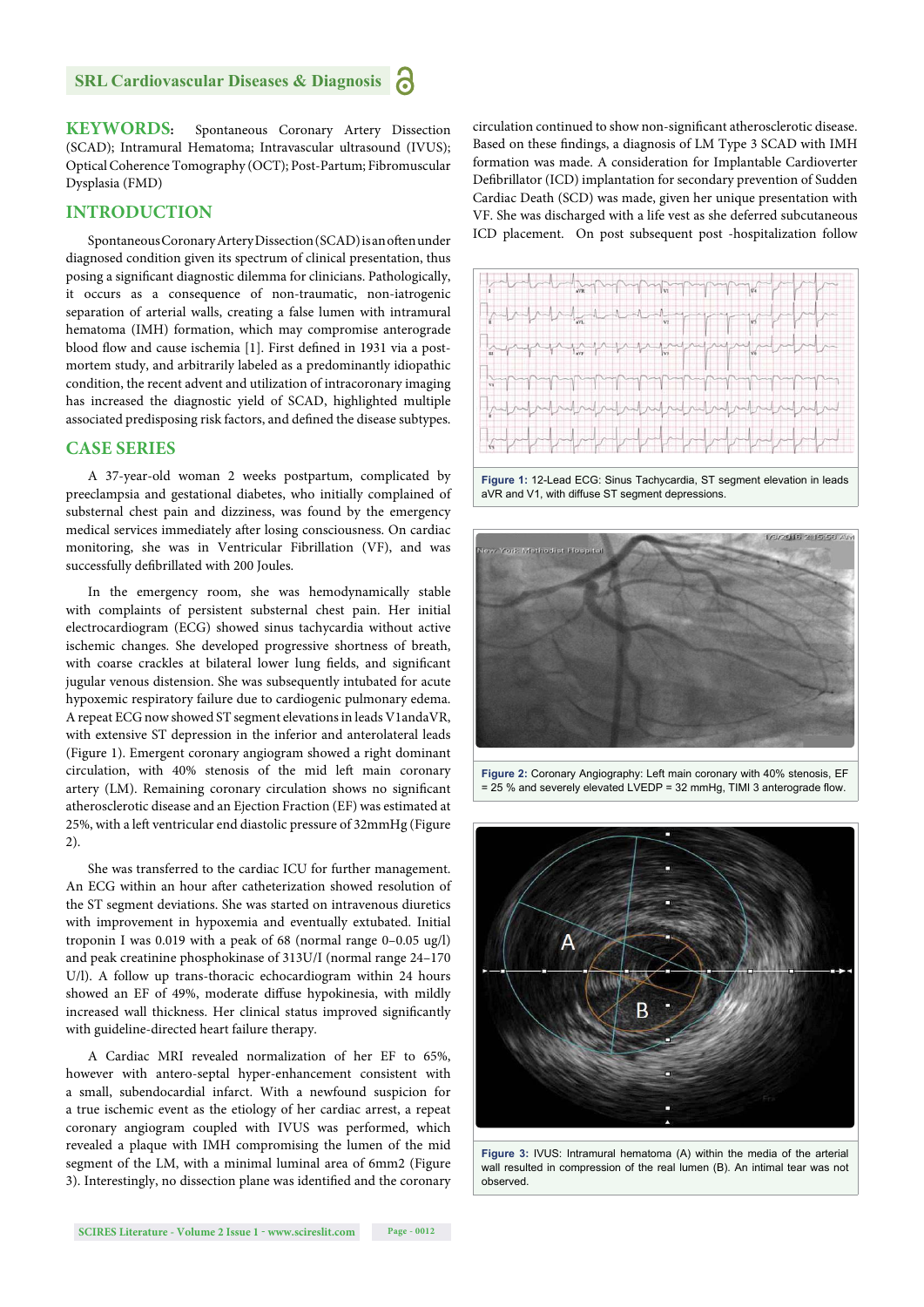up, she has remained asymptomatic and clinically euvolemic. A repeat TTE six months after presentation showed normal left and right ventricular function, no regional wall motion abnormalities, normal diastolic function, and no valvular disease. She is scheduled to undergo a nuclear stress test for surveillance of LM disease.

#### **DISCUSSION**

SCAD could mimic an acute myocardial infarction with similar presenting symptoms, electrocardiographic findings, and serological elevation of cardiac biomarkers. In contrast to ACS, SCAD is notably a non-atherosclerotic entity, induced either by a tear in the intimal layer of the arterial wall or by rupture of the supporting vasa vasorum, with a subsequent separation between intima and media, or media and adventitia [2]. An IMH forms as blood accumulates extraluminally, compressing the vessel, and consequentially reducing anterograde blood flow. As a result, patients could develop myocardial ischemia, infarction, ventricular arrhythmias, or sudden cardiac death [3]. In the University of British Columbia (UBC) series, the largest SCAD registry to date, all cases presented with an elevation of troponin, 26% with STEMI, and a smaller percentage (3.6%) with ventricular arrhythmias [4].

Previously defined as an idiopathic condition of young women and identified primarily on post-mortem studies, advances in intracoronary imaging has enabled better understanding of the disease pathophysiology. The reported prevalence of SCAD may be as high as 8.7% in women presenting with ACS and10.8% in a subgroup presenting with ST segment elevation [5]. In the UBC series, the average age was 52.1+/- 9.2 years, with 58% presenting at age 50 years or older. In the same study, angiographic review identified SCAD in as high as 24% of women < 50 years of age who had an MI [4].

Postulated risk factors include fibromuscular dysplasia (FMD), connective tissue disorders, systemic inflammatory diseases, as well as pregnancy [6]. Of the 168 patients with SCAD in the UBC series, 72% were found to have FMD [4]. Given the infrequency of both conditions, a causal implication was suggested as the pathophysiological changes associated with FMD could cause weakened arterial walls, predisposing coronary arterial segments to dissection. Similarly, a retrospective study conducted at the Mayo Clinic that involved 200 patients, also found iliac FMD in 50% of femoral angiograms performed on SCAD patients [7].

Peripartum SCAD has gained significant interest in the recent years. The UBC series reported a rate of 3-8% of pregnancy related SCAD, with the highest frequency noted during the first postpartum month, with a peak in the second week [5]. The hormonal and hemodynamic changes that occur during pregnancy have been implicated in creating a weakened media due to impaired collagen synthesis, generating a hypercoagulable or prothrombic milieu, increasing the shear stress from augmented cardiac output and increased circulatory volume, with a cumulative risk of false lumen creation and thrombosis [8,9].

SCAD may involve any coronary artery, however it has been shown that the proximal, mid, and distal LAD are more frequently affected. In the Mayo series, the frequency of LM involvement as compared to other coronary branches was only1.2% [7]. With the emergence of intracoronary imaging, three distinct angiographic patterns of SCAD have been described. Type 1 illustrates the pathognomonic angiographic appearance of SCAD with contrast staining of both the arterial wall and false lumen of the dissected lesion (Figure 4). Type 2 involves stenosis of varying severity and usually affects the mid to

distal segments of coronary arteries (Figure 5). Type 3, also known as angiographically silent SCAD, is notoriously the most challenging to differentiate from atherosclerotic disease and requires intracoronary imaging for definitive diagnosis. Angiographic features include the lack of atherosclerotic changes in other coronary arteries, longer lesions between 11-20 mm, hazy, and linear stenosis [6]. Interestingly, the UBC series reported that only 3.9% had Type 3 SCAD whereas an overwhelming majority (67%) had Type 2 [4]. It was also noted in this series that recurrent dissection occurred in 13.1% of cases, compared to the Mayo Clinic study which observed a rate of 17% [6].

Requiring a high index of suspicion for SCAD, angiographers must consider intracoronary imaging for definitive diagnosis. Conventional, gold standard angiographyis a 2-dimensional luminogram that can effectively depict luminal narrowing in Type 1 disease, but has been shown to be inferior for assessing arterial wall structure pathologies that predominates SCAD Types 2 and 3. Intracoronary imaging modalities include intravascular ultrasound (IVUS) and optical coherence tomography (OCT), which differ in their spatial resolution, and depth of penetration. IVUS has a lower spatial resolution but penetrates deeper, thus allowing for full vessel visualization. With this imaging modality, IMH appears as a homogenous collection behind the intima-media membrane**.** OCT, on the contrary, has a higher resolution with the capability to



**Figure 4:** Type 1 SCAD. Illustrates the pathognomonic angiographic appearance of SCAD with contrast staining of both the arterial wall and false lumen of the dissected lesion [6].



**Figure 5:** Type 2 SCAD. Stenosis of varying severity and usually affects the mid to distal segments of coronary arteries. [6].